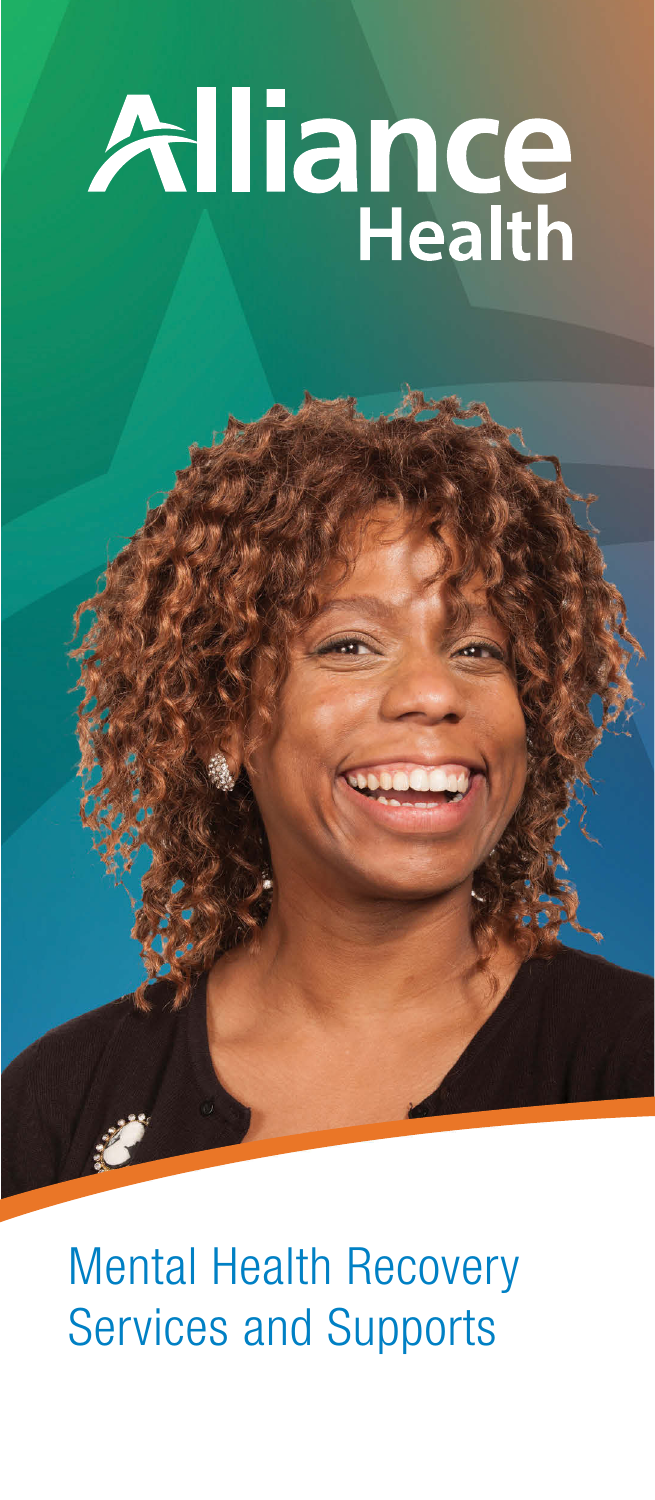## Who Can Get Help?

Alliance Health manages public funds for services for both children and adults, which are provided by a large network of private providers in an office setting or in your home or community. You may be eligible for mental health services if you have Medicaid from Durham, Wake, Cumberland, or Johnston counties, or live in one of these counties and are uninsured. Alliance has limited state funds available for those without Medicaid so entry requirements and benefit maximums may be different than the Medicaid requirements for the same service. Most requests for these services require a review to make sure they are the most appropriate service for you.

## How Can I Get Help?

You can call the Alliance Health Access and Information Center 24 hours a day, 7 days a week at (800) 510-9132 to find out how to obtain services and support for mental health and substance use disorders, and intellectual/ developmental disabilities. If needed, the Access and Information Center may direct you to a crisis center, a behavioral health urgent care center in your community, or connect you with mobile crisis services.

If you are insured by Medicaid from Wake, Durham, Cumberland or Johnston County or are uninsured and live in Wake, Durham, Cumberland, or Johnston County, you can find a service provider by accessing our Provider Search tool on our website at www.alliancehealthplan.org.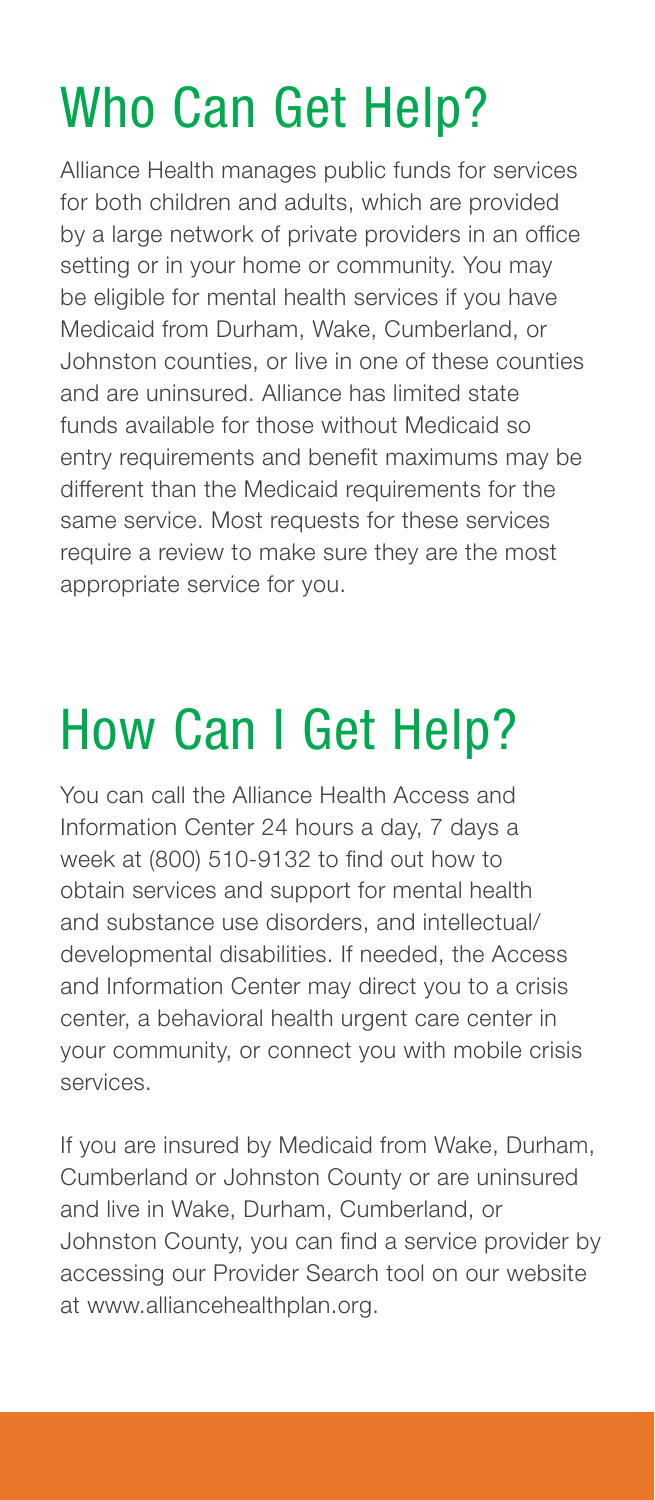## What Kinds of Help Are Available?

Mental health disorders are quite common and affect nearly 1 in 5 adults in the United States. These health disorders involve changes in emotion, thinking or behavior (or a combination of these). Mental health disorders can cause problems in functioning in social, work, or family activities. The good news is these disorders are treatable and you can recover to improve your health and wellness, live a self-directed life, and reach your full potential. Here are some services and supports that may be available to individuals experiencing mental health challenges such as depression, anxiety, mood disorders, attention-deficit/ hyperactivity disorder, and/or schizophrenia:

#### Mental Health Services for Adults Assertive Community Treatment (ACT): A

program for adults with severe mental illness who work with a team of professionals to achieve their goals, addressing their needs related to therapy, health, housing, substance use, medication support, and employment.

Community Support Team (CST): A program providing a team approach for adults with mental illness and/or a substance use disorder, who have complex needs, designed to assist them in meeting their recovery goals.

Peer Support: Service for adults that promotes recovery, use of natural supports, coping skills, and the development of independent living skills to improve housing, employment and community involvement. The service is provided by trained peers, who are people that have been in similar situations in their past.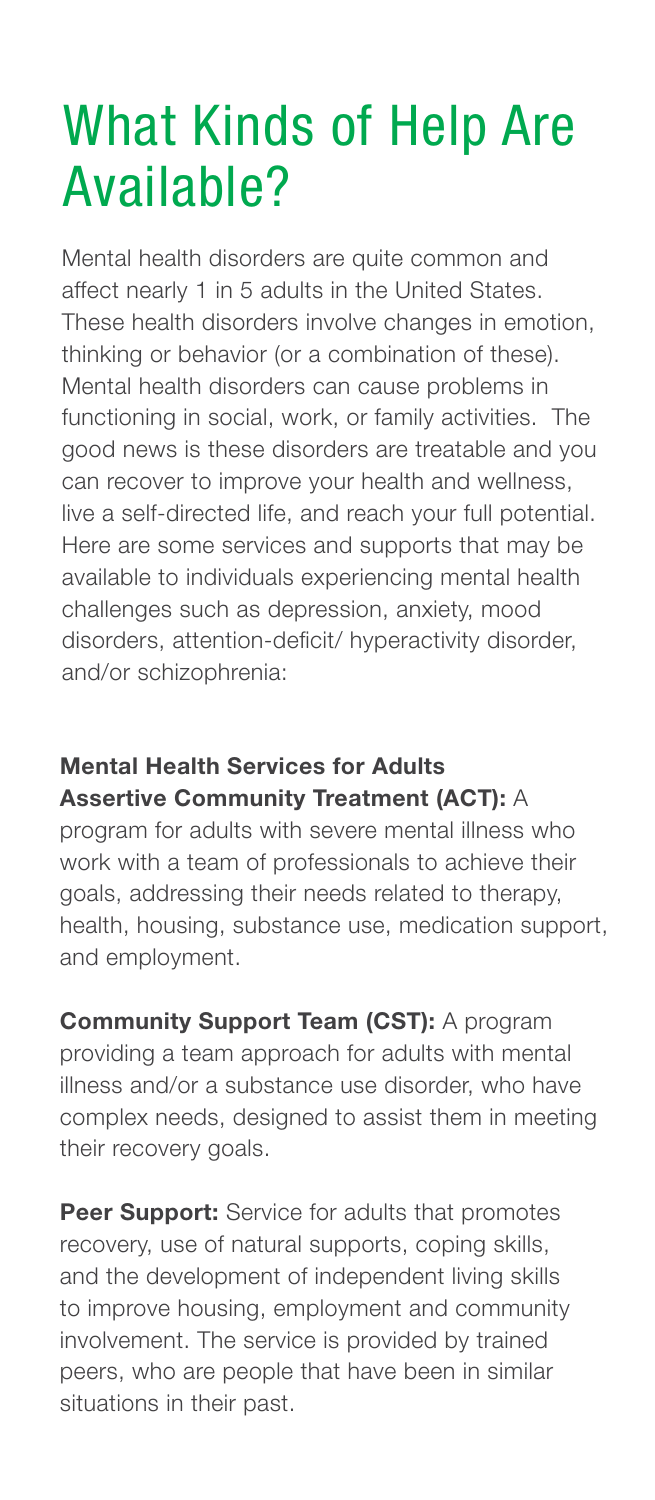#### Psychosocial Rehabilitation (PSR): A day

program for adults with mental illness to receive support and to enhance skills for independent living.

#### Mental Health Services for Children and

Adolescents Day Treatment: A service for children and adolescents and their families focused on providing support and structure in a therapeutic setting to support the child/adolescent's integration into the school setting.

#### Intensive In Home Services (IIH), Family Centered Treatment (FCT), Intercept Services:

A team and family approach that provides intensive services for children/adolescents who have serious emotional disturbances, complex family challenges or serious behavioral problems that could result in out-of-home placement if not treated.

Multisystemic Therapy (MST): A team and familybased intervention designed to enhance the skills of youth and their families who have aggressive behaviors or delinquency issues, including involvement with the juvenile justice system.

Rapid Response Homes: A safe and therapeutic short-term residential option for children dealing with serious behavioral or emotional disturbances or family crises.

**Respite:** An in-home service that provides temporary support and relief for the family or loved ones caring for a child/adolescent with a mental health diagnosis.

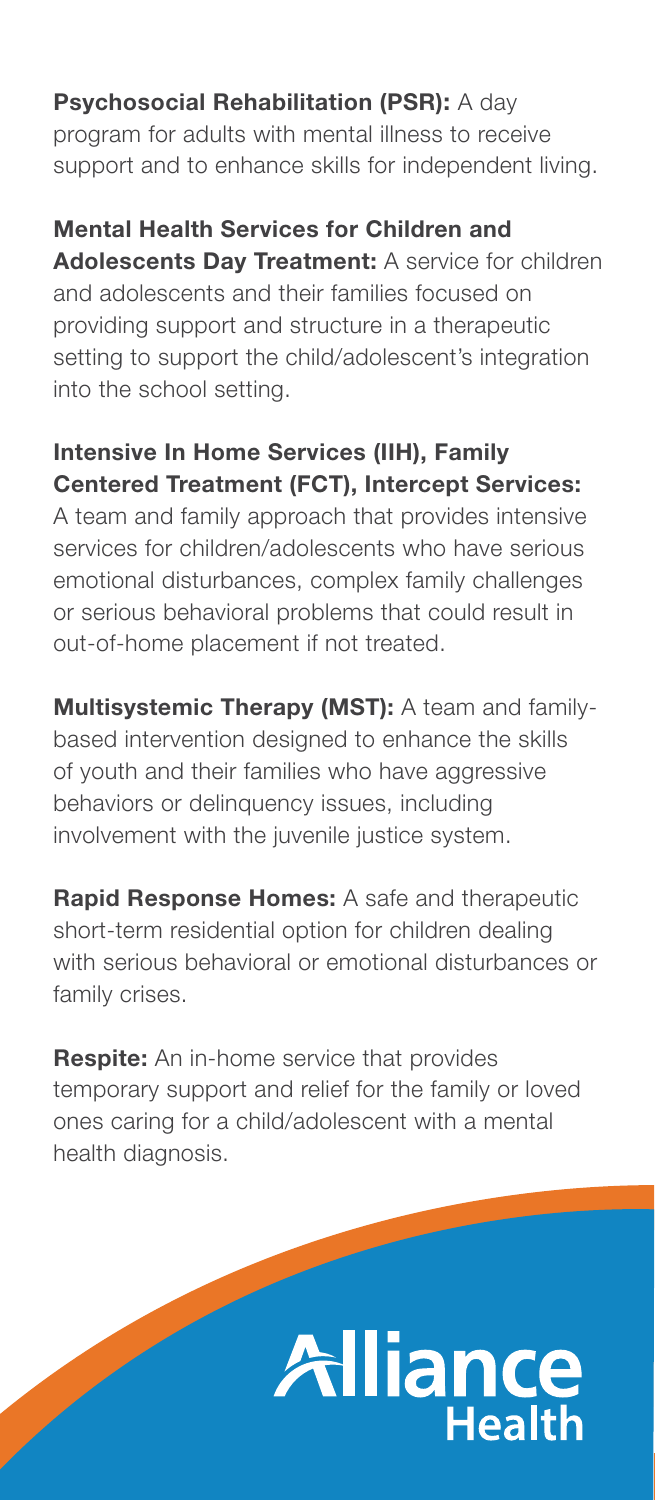#### Mental Health Services for both Adults and Children/Adolescents

**Evaluation and Testing: Collecting of information** about an individual's history, strengths, needs and abilities in order to better develop a plan of services and supports. This can include evaluation by a therapist, psychologist or psychiatrist

**Housing Assistance:** Once an individual is receiving services, their provider can help them decide which residential supports they will need to achieve their goals. This can include various kinds of assistance, like rent subsidies and help with start-up expenses, to help ensure safe, stable housing.

**Medication Management:** Evaluation of medication options by an approved provider to help determine which medicine might be best for you, how it should be taken and whether it is working.

**Outpatient Therapy (OPT): Professionals teach** new skills or ways to cope with problems in individual, family or group settings. Our providers offer many different evidenced-based practices within outpatient therapy, such as Cognitive Behavioral Therapy (CBT), Dialectical Behavior Therapy (DBT), and Trauma Focused Cognitive Behavioral Therapy (TFCBT) to name a few.

Partial Hospitalization Program: This is a shortterm service for individuals with mental health disorders designed to prevent hospitalization (for mental health reasons) or to continue to stabilize after being hospitalized.